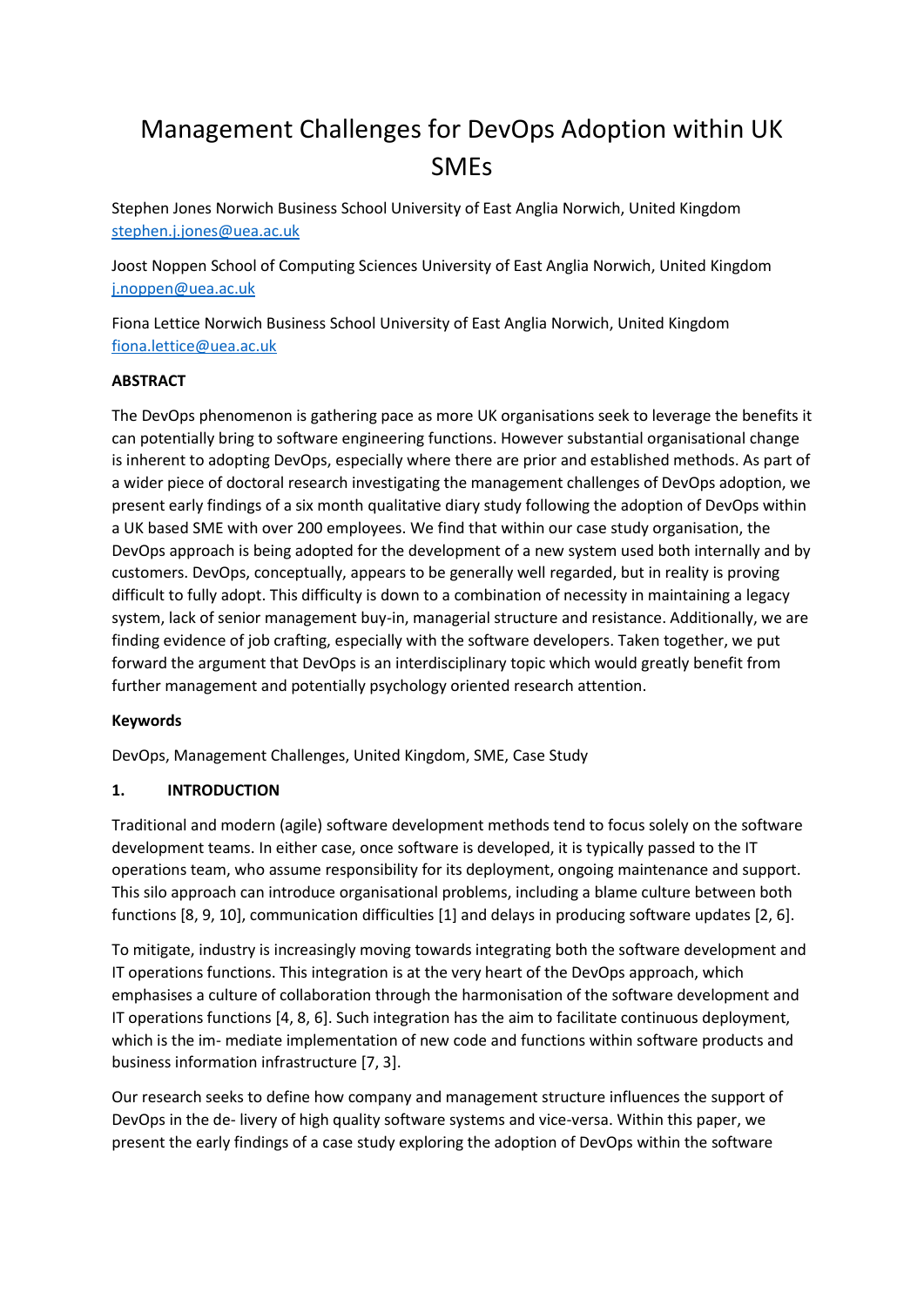development function of a UK based SME with between 200 and 250 employees, and what this means from a business management perspective.

## **2. BACKGROUND AND CASE STUDY**

Our case study focuses on a UK based SME with just over 200 employees. For the purposes of anonymity, we refer to our case study business as "the organisation". Our case study focuses on the activities of the organisation's soft- ware development and IT operations teams. Included in the case study focus are two systems. The first is the organisation's legacy system, and is of critical importance, relied upon both internally, and as an eCommerce platform for customers. The second system, currently being developed, is the replacement for the legacy system.

The initial development of the legacy system was out- sourced, although the organisation did have one in-house software developer. The legacy system was generally developed and maintained in a haphazard manner, resulting in a highly coupled, monolithic and poorly documented code base. Taken together with the continued use of dated and in some cases, deprecated technologies, the state of the legacy system code base has had knock-on development and organisational effects. For instance, the development and deployment of updates often proves tedious, consuming substantial development time, and is often accompanied by lengthy de- lays and downtime. In particular, the downtime is concerning for the organisation, given their reliance on the system as part of their operation. In taking together these issues and increasing demands from both internal users and customers, the organisation has deemed the legacy system as no longer fit for purpose, requiring the development of a complete replacement.

In implementing the decision to develop a new system, the organisation was keen to avoid encountering the quality issues they did with the legacy system. These issues include the aforementioned monolithic architecture and a large amount of bugs, but also, very long delivery cycles with extended periods of downtime during deployment, in turn harming the business. The organisation recruited a software development manager, who in turn created a team of seven software developers and one test analyst, settling on a DevOps approach to their development in order to address these issues. All were recruited based on their experience with agile development methods, in particular, Scrum, and understanding of various technologies, namely, .NET, C#, Azure1 and JavaScript.

A number of tools and technologies are in use at the organisation with the development infrastructure heavily Atlas- sian2 based, with Bitbucket, HipChat and Jira. In addition, Jenkins is used to automate unit tests, with the anticipation to aid in continuous deployment further down the line. With Azure's continuing development3, the software development manager also anticipates the use of containers for sandboxing software deployments and to aid in continuity where any deployment was to fail.

The software development team is based at the organisation's headquarters and are in close proximity to two systems administrators, who form the organisation's IT Operations team.

#### **3. METHODOLOGY**

To understand the DevOps adoption at the organisation, we are undertaking a qualitative diary study with the soft- ware development and IT operations teams. Our study commenced in late February 2016, and will span at least six months.

The diary study utilises the same tools the organisation is using for its software development activities. In particular, Bitbucket and the git protocol is being used to submit weekly diary entries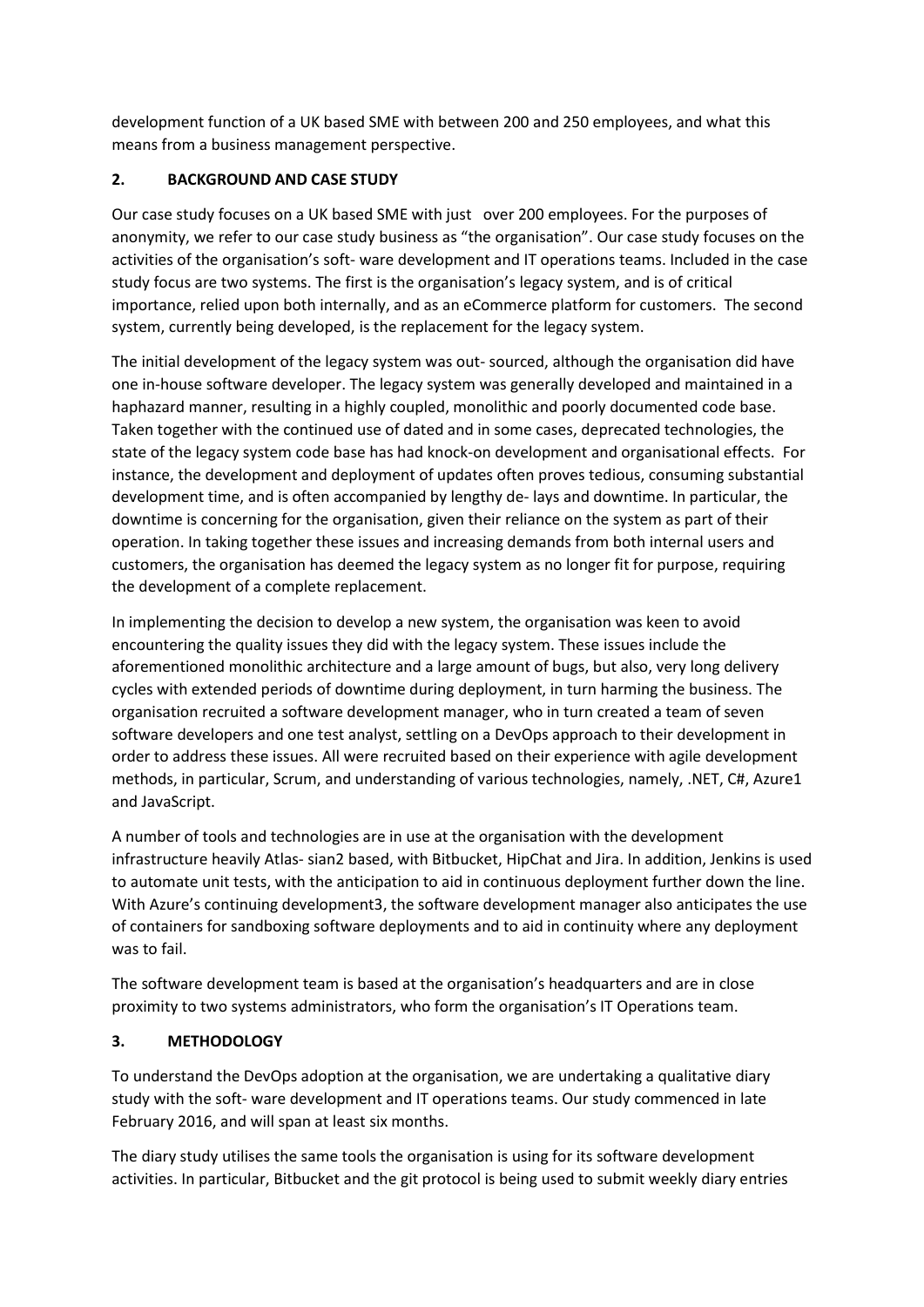written in markdown. The repository is private, and is a useful platform for the collection and tracking of qualitative data. The diaries themselves are open re- flections, and a set of guiding questions are provided to aid each participant.

We are supplementing the diary study with semi-structured interviews at the beginning, during and at the end of the study period. Our objective for the interviews is to probe diary entries so as to extract more information.

Additionally, participant attrition is an ongoing concern and with such a longitudinal study, the interviews therefore also serve as a useful control mechanism for diary participation and a potential alternative data collection method if necessary. The process is illustrated in figure 1.



## Participant

#### **Figure 1: Process for diary study and interviews**.

In analysing the data, we take both the submitted diary entries and interviews. We seek to identify emerging practises and trends, drawing comparisons with what has been reported in the literature. Finally, we interpret the findings in order to produce conclusions.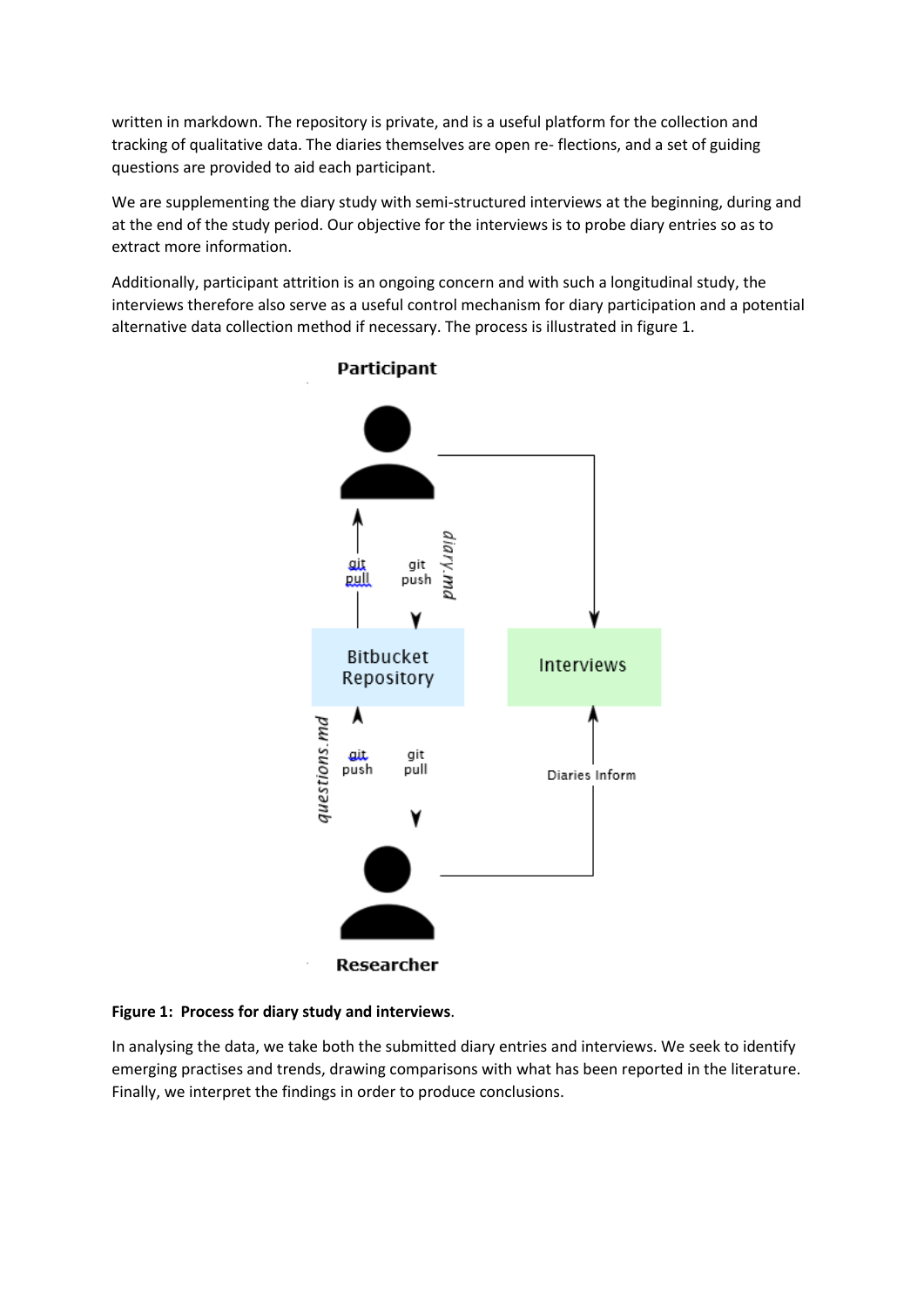#### **4. INITIAL FINDINGS**

Our initial findings are based on the entrance interviews, and 29 diary entries from the first month of the study. We structure our initial findings based on the observations from the data, specifically focusing on the adoption of DevOps at the organisation.

#### **4.1 Adoption of DevOps**

The organisation's adoption of the DevOps approach is primarily based on the software development manager's personal knowledge and organisational objectives for the new system. In his interview, the software development manager expressed that he feels responsibility for making the new system a reality, despite senior management having little interest in the actual methods employed. Yet, the organisation is keen to ensure the new system is of high quality, easily maintainable, with the ability to rapidly deploy new features and updates. Such objectives sit well with the soft- ware development manager, who has taken methodological steps to ensure the development of the new system is better managed.

Given the critical operational nature of the legacy system, it has been necessary for the organisation to run it in parallel with the development of the new system. Consequently, this necessitates time being allocated to maintaining the legacy system, in addition to the new system development activities. The entrance interviews revealed that every member of the software development team expressed a strong dis- like to dealing with the legacy system given its poor overall quality, highly coupled nature and lack of available documentation. While the maintenance of the legacy system is now undertaken in an agile manner, with defined sprints, the initial in-house developer described the previous, approach as "just something" and "not even being waterfall".

Of more concern is the limitation of the legacy system to deprecated technologies potentially harming the new system development due to the need for developers to "switch" be- tween technologies. For deployment, a lengthy and manual process has to be undertaken, which results in the legacy sys- tem being unavailable for a number of hours, causing significant disruption to the organisation. Deployment downtime is greatly exacerbated when the legacy system deployment fails.

The software development manager envisages a DevOps approach, where both the software developers and systems administrators work in close collaboration as part of an integrated whole. In particular, he believes the organisation will substantially benefit from the implementation of continuous deployment, meaning updates to the the new system code base can be rapidly tested and deployed to the release version while still maintaining a good level of quality of service (QoS) such as minimising downtime, but increasing speed and frequency of deploying new features and fixes. The software development manager strongly believes that such a working arrangement builds on the Scrum method being used for the new system development, thus echoing statements in the literature suggesting DevOps and traditional development approaches are incompatible [5].

The overall challenge of the DevOps adoption is further compounded for the new system given the necessity for both the software developers and systems administrators to learn new technologies, tools and methods. This is in addition to the ongoing maintenance sprints for the legacy system. This learning and acquisition of new skills is by no means an issue from the developer's perspective. All of the developers revealed during the first interview that exploring new technologies and methods was part of the role and something they enjoyed. Instead, the challenge focuses on the psycho- logical aspects of having to "switch" or "interrupt" the new system development and learning with maintenance of the legacy system. One developer describes this challenge as "the biggest they face"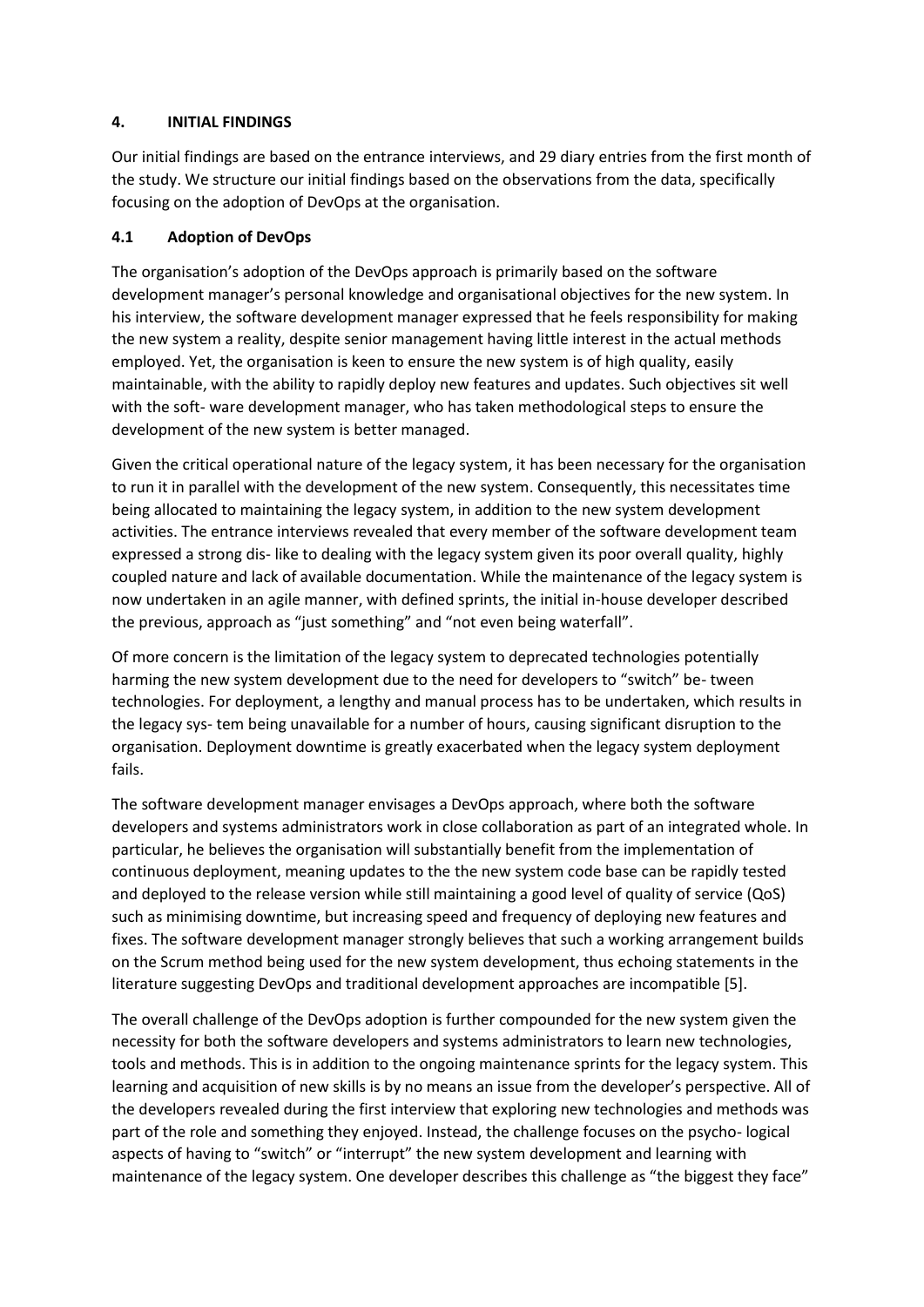and metaphorically refers to switching between the legacy system and the new system as "having to put different hats on". In all the entrance interviews, each developer expressed high preference to working on the new system, with developers commenting that they were "horrified" by the quality of the legacy system code base, and that you can't do incremental changes when working on the legacy system, once you pull something out, it is like tugging on threads and it all starts to unravel".

## **4.2 Management Structure and Resistance**

We have reported our observations that the software development manager is effectively championing the organisation's adoption of a DevOps approach with the new system. While enthusiastically promoting the approach, this work is undermined by a lack of business analysis. Such a crucial gap in skill for the organisation is frustrating for the soft- ware development manager, forcing him to undertake this role, despite him requesting the organisation hires someone especially for it. As a result, this represents a threat to the effectiveness of the DevOps approach being undertaken, and limits the extent to which the software development manager can support the DevOps associated changes, and individual employees in both the software development and IT operations functions.

Previously, we outlined that the organisation's IT Operations team is made up of two systems administrators, both versed in Microsoft environments. The first (Sysadmin A) has just embarked on their career, while the other (Sysad- min B) is late career and is respected by Sysadmin A, despite being considered "old school".

The adoption of DevOps at the organisation appears to be a bottom up process, led by the software development manager, thus senior management have yet to be convinced on the benefits it brings. In addition, there appears to be resistance from IT operations, who consider their roles to have nothing in common with those of the software developers.

This is further compounded by the management structure (see figure 2), where both the IT operations team and Soft- ware Development Manager report to the Head of Group Operations.



**Figure 2: Current management structure for soft- ware development and IT operations within the organisation.**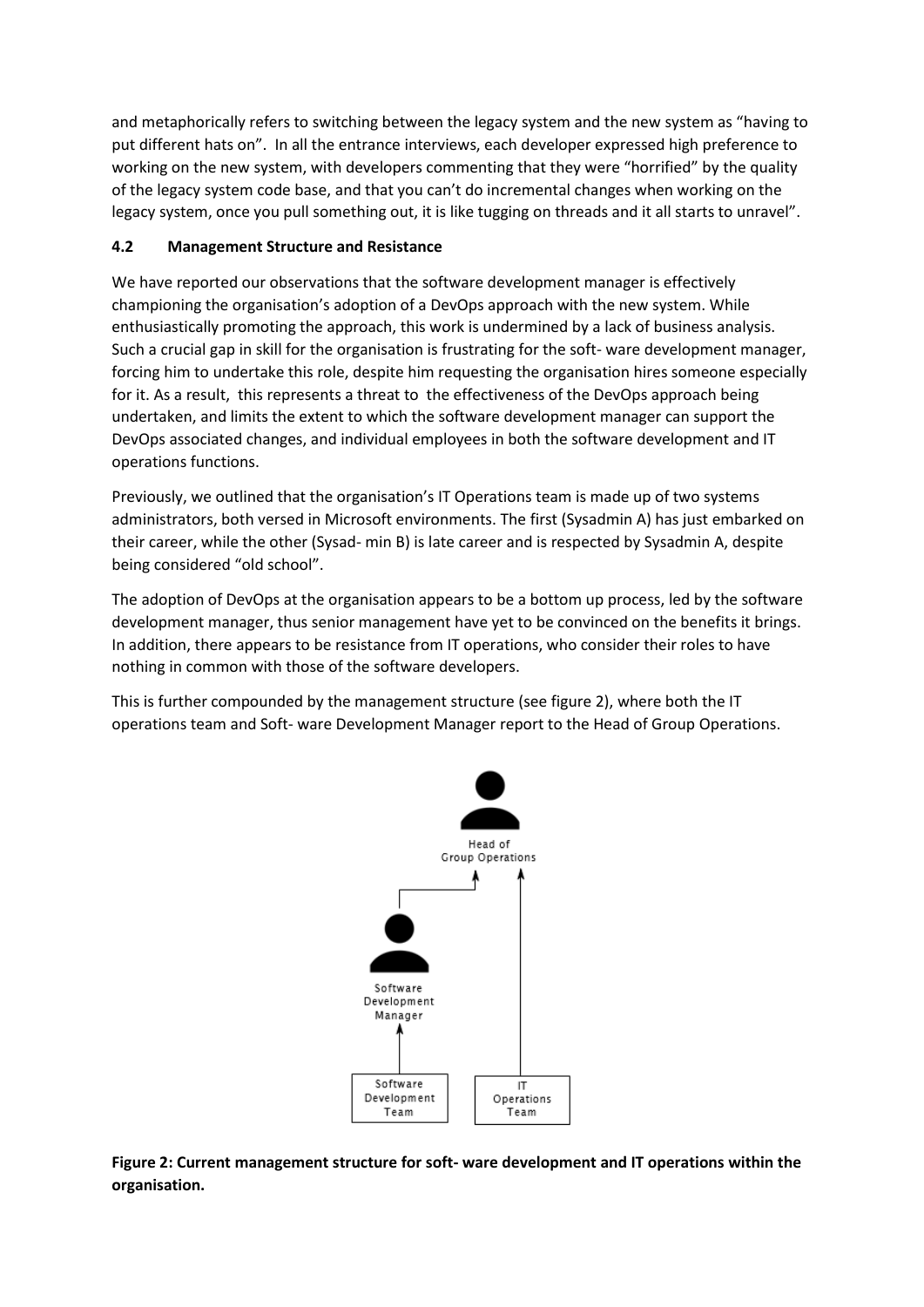This management structure facilitates disruption caused by IT operations resistance, which has occurred on several occasions. For instance, concerns and objections to using Azure were raised by one systems administrator, circumventing the software development manager. Such disruption has also trickled to the software developers, as evidenced in the diaries with growing frustrations and perceptions that the development team are having to do everything. Given the organisation's observed traditional hierarchical management structure, this 'IT operations loophole' needs to be closed. From this observation, it is clear that in order for a DevOps approach to work in the organisation, both the IT operations and software development teams need to report to the same line manager (see figure 3).



## **Figure 3: Suggested management structure for soft- ware development and IT operations within the organisation.**

Another factor observed is the perceived seniority of Sysad-min B, given their longer career span. Despite their enthusiasm, Sysadmin A perceives himself as "a learner" and that Sysadmin B is "the systems administrator" at the organisation because he possesses greater experience. This perception of seniority and expertise also appears to have influence on the Head of Group Operations, who is, by his own ad- mission, a non-technical person.

Of course, the limitation in these findings is that they are contextually specific, and may not apply to other organisations, especially where management structures, employee attitudes and skill sets differ.

#### **4.3 DevOps - A Social Phenomenon**

The issues observed at the organisation greatly portray DevOps as much a social and cultural phenomenon as it is technical one. The entrance interviews with both systems administrators revealed perceptions that their roles do not go beyond end-user support and hardware maintenance. During the initial interviews, Sysadmin A expressed desire to acquire additional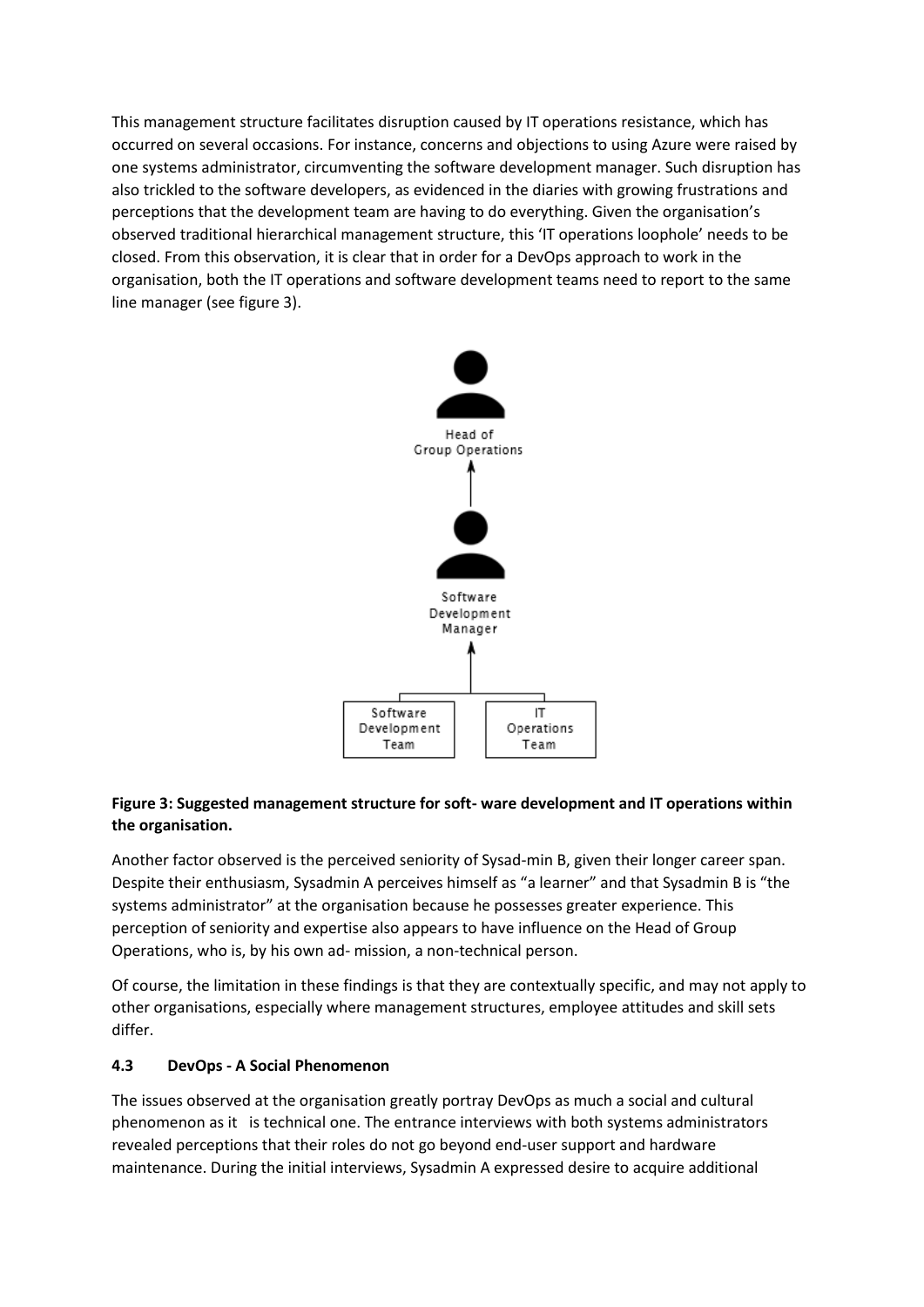technical skills, especially with using a command line and git. Indeed, the Software Development Manager has arranged additional training for IT Operations with Microsoft PowerShell and git which Sysadmin A has taken up. Coupled with the available diary reflections, this could be interpreted as a management strategy to harness Sysadmin A's enthusiasm and career aspirations in order to get IT operations to take a more involved role in Azure PowerShell work and the new system's deployment activities. The inherent danger here is the inadvertent formation of a silo within IT Operations as both systems administrators, at this time, appear to have very different agendas for their career progression and beliefs as to what their roles encompass.

Conversely, in a diary reflection, Sysadmin B considers the use of a command line "was a dev responsibility as it involved coding", and as such is outside of the remit of his role. Indeed, the diary entry quotes that Sysadmin B considers his IT Operations role is just "supporting end users queries on software we develop plus supporting the hardware it runs on. The setting up of a VM or any configuration of a web server or database is the responsibility of development."

Taking together the entrance interviews and committed diary entries so far, there is already evidence that soft- ware development and IT operations silos do exist within the case study organisation. Indeed, these silos can, and do, present substantial problems to organisations. Despite DevOps seeking to harmonise both functions, and in turn, break apart these silos, adopting DevOps appears to be a challenge in itself for our case study organisation, especially given the observed management structure and IT Operations resistance.

#### **5. RELATED WORK AND FUTURE RESEARCH AGENDA**

The literature is growing, with many case studies now published of various tools and approaches associated with DevOps. Work has been published examining the impact of technical and social debt associated with continuous deployment [3]. However, our work differs given it is not just focused around continuous deployment, as it also seeks to explore the various managerial and business issues surrounding DevOps adoption.

We are undertaking a second diary and interview based study in a different UK organisation which will begin in June 2016 so as to draw a comparison between two UK organisations adopting the DevOps approach. Both case studies will be analysed and compared against each other, as well as key findings from a systematic review of the growing De-vOps literature. The overall objective of this research is to to identify patterns of management and social challenges, and to identify best practises.

Job Crafting is defined as "the physical and cognitive changes individuals make in the task of relational boundaries of their work" [11, 179]. It follows, therefore, that these tasks are at the core of the employee-employer relationship, and job crafting is about the shaping of the task boundaries, be it physical or cognitive, and/or the relational boundaries. Three specific types of job crafting are put forward: Task, Relational and Cognitive [11]. Task crafting refers to job crafting where work is completed in a more timely fashion and where a job's meaning can change so the employee becomes a guardian or mover of a project. Relationship job crafting occurs where employees see their job as a vital part of an integrated whole. Finally, cognitive job crafting is where employees change their perception of work to not just be about delivering high quality outputs.

By its nature, job crafting is a phenomenon often studied with a longitudinal approach. We seek to better understand the social and cognitive aspects of DevOps adoption within our case study organisation. Our aim is therefore to build upon the early findings presented in this paper by pursuing further research using a job crafting theoretical lens.